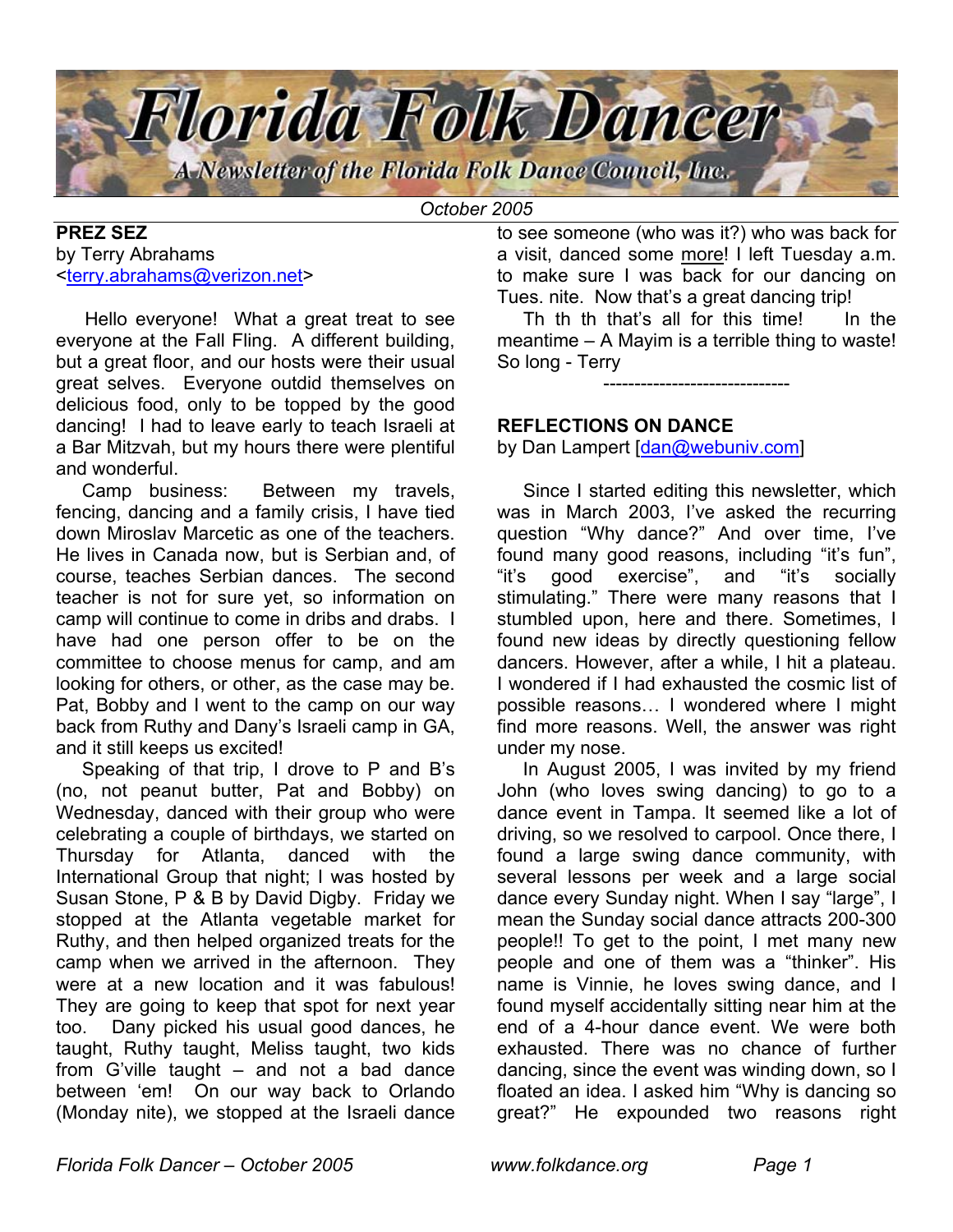away… and both were new to me! I jotted them down immediately…

(1) Dancing builds self-confidence, which helps the individual find success in all areas of life.

(2) Dancing is an interactive learning activity for the mind. Like toddlers, who crave interaction with their environment, we adults can continue to develop our skills for interaction.

 So, there it was. Right under my nose. I only needed to meet new people. I know, I've been talking about swing dancing, and this is a folk dancing newsletter. However, new ideas about dancing were only a handshake away. With new conversations, I was learning new things, and the "cosmic list" expanded in my mind. If your dancing / exploration brings you in contact with other explanations for "Why Dance?", please let me know. Write to Dan Lampert in Altamonte Springs, Florida 32715-1719 (you don't need the box number, they know me well here). You can also send an email to

[dan@webuniv.com].



*Aug. 28, 2005, a Sunday evening at Zendah Grotto Dance Hall, Tampa, FL To learn about swing dance in Tampa, go to www.swingang.com*

# **UPCOMING DANCE EVENTS**

#### **October**

8, Saturday: Oktoberfest, German-American Club in Casselberry (Orlando area) 8, 9, Saturday, Sunday: Greek Festival, St. Augustine 14-16, Friday-Sunday: Greek Festival, Maitland (Orlando area) 29, Saturday: Greek Festival, Lecanto **November** 11-13, Friday-Sunday: Greek Festival, Daytona Beach **February 2006**  3,4, Friday, Saturday: Greek Festival, Ocala 17-20, Friday-Monday: FFDC Florida Camp,

Camp Crystal Lake, Keystone Heights ------------------------------

# **2005 KOLO FESTIVAL**

*By Kay James*

 We received a press release of an event in San Francisco this November. One of our teachers is there: Ahmet Lüleçi. The press release was sent in by Gary Anderson, publicity committee, email: editor@letsdancemag.net phone: 415-488-9197.

# **54th Annual Kolo Festival Comes to San Francisco**

 Dance away those Thanksgiving pounds in San Francisco, Friday and Saturday, November 25 and 26, at the Russian Center, 2450 Sutter Street, San Francisco. Classes will start at 9:30 each morning.

 This year's Kolo Festival will feature three singing teachers: Juliana Graffagna teaching an overview class both days, Michele Simon teaching a care and feeding of the Balkan voice class and Rajna Ledoux teaching Croatian singing. There will also be instrument instruction in melody and percussion by teachers still to be announced.

 The dance teachers are: Ahmet Lüleçi, Turkish; Erik Bendix, Macedonian and Bulgarian; Marko Vukadinovic, Serbian and Jerry Duke and Bob and Sharon Gardner, Northern Greece.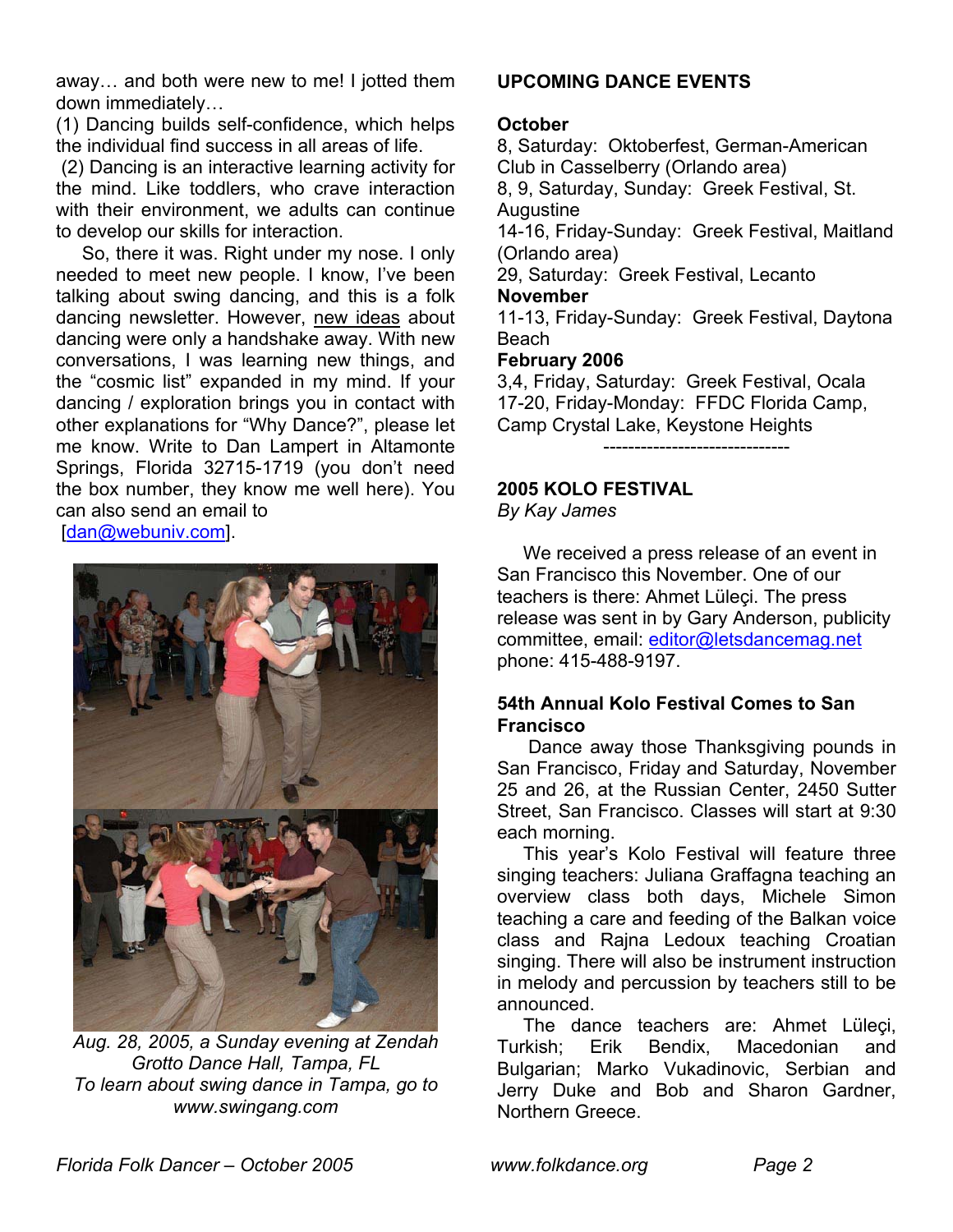There will be live music each evening, featuring Anoush, Bebelekovi, Zabava, Zaedno and others. And a concert will be presented at 6:30 pm Saturday, followed by more dancing to live music.

And a feature that has been brought back this year is the opportunity to practice the dances being taught in the studio Saturday night after the concert.

 For more information and registration, please see our web site:

www.balkantunes.org/kolofestival or call 1-800- 730-5615 or email Jerry Duke at [jcduke@sfsu.edu](mailto:jcduke@sfsu.edu)

# **A QUICK REPORT ON MAINEWOODS FOLK DANCE CAMP, Summer 2005**

------------------------------

Sylvia Gruber SylviaRoslyn@aol.com

The atmosphere is warm and gemutllch. Sandy Starkman and her helper elves do a good job keeping things moving along. There is a wood floor. The food is nourishing, satisfying and tasty. Informality reigns. There is lots and lots and lots of dancing. Sandy has promised that by next year, there will be real beds in all of the cabins. Unless you are a male person, between the ages of 7 and 14, do not, I repeat, DO NOT attempt to sleep on the skinny body cots that were mostly available this year. Only male persons of those ages, having run around like lunatics in the fresh air all day could sleep on those things.

 This year, my Mainewoods adventure was also a musical one. I played the tambourine in the pick up orchestra. Although I play no musical instrument whatever, I have always yearned to play in an ensemble. You don't have to read notes for that. Anyway, that tambourine was the closest I've ever gotten to realizing that ambition. Unfortunately, there's not much call for tambourines in the Philharmonic.

# **MEMORIES OF HAL SCHMETTERLING**,

1930-2005

(an interview of Anita Schmetterling by Jan Lathi)

Hal was born in New York City on October 26, 1930, to immigrant parents: Bela (Czechoslovakia), and Charles (Poland). During school age, he moved with his family to Brooklyn.

He was 16-17 years old when he met through folk dancing Rose Zimmerman (who choreographed Blue Tango). Hal danced with her, and also the Hermans, Murray Sherman, David Hahn, Irving Caesar, and Dick Crouse.

Hal was quite active in square dancing; he actually called dances.

 He attended Brooklyn College, where his original major was in geology. However, he degreed in education. He taught elementary school (4-6 grades) for 32 years in the Plain Edge School District and on the Lower East Side in New York City.

Hal married Anita in 1953 in December. They had three children: Steven (deceased), Andrew, and Lisa. Steven's death from a blood disorder at the age of 7 was a great loss to the family. Although they were separated about 10 years ago, they were married for 41 years. They were good friends throughout all these years up until Hal's death.

After retirement, Hal wanted to live in Florida where they moved in 1990. His passions were fishing, dancing, gardening (especially orchids), and some travel. He was a member of the Audobahn Society, the Palm Coast Orchid Society, and the Florida Folk Dance Council.

He was an avid reader – especially liked Clyde Custler and James Michener and, of course, fishing magazines.

Hal loved all things to do with nature. He learned to play guitar in his teens and played many folk songs. He lovingly shared his talents with a multitude of friends, students, and family, more often than not, touching their lives in meaningful unforgettable ways.

 Hal Schmetterling (which means butterfly) was well known for flitting from one activity to the next, and one neighbor to the next. He was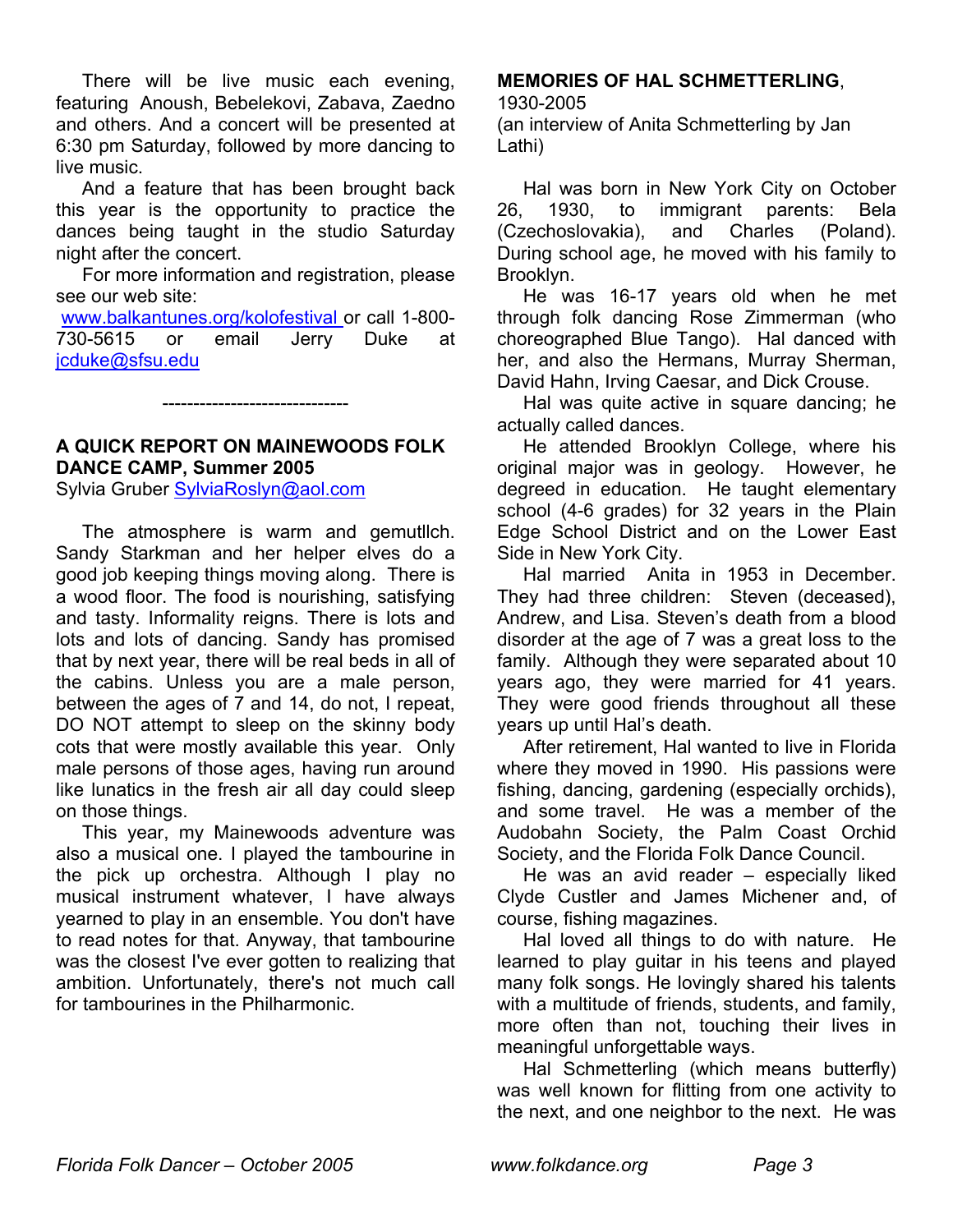a people person and couldn't do enough for his friends and acquaintances.

 His favorite dances included Jarabe Tapatillo, Zillertaller Landler, Polish Polka, Contra Dances, Krakowiak, Kujowiak, Alexandrovski, Israeli Mazurka, Veleta, and Svend's Hambo. Perhaps when you next execute one of these dances, you will remember the kind human being and lover of the dance who was Hal Schmetterling. Hal passed on to dance on another floor on March 16, 2005.

Hal's ashes were brought up to Long Island this summer and were strewn at a favorite fishing spot of his.

**The Butterfly** (by Anita Schmetterling)

In his garden he grew

along with hydrangeas, orchids and lilies.

As he walked his path, he pruned, talked, and played

Music for them.

They honored him with their beautiful blooms. While tending them, he grew in kindness, love, Generosity and patience.

They took him from the caterpillar stage; slow Moving and steadfast.

To a dormant time when he went deeply within himself.

Preparing to emerge in his own way, in his own time:

A multi canvas of color and design The Butterfly

He flittered from one garden to another, the gardens

Of his friends.

Offering cuttings from his plants. Brazenly cutting back their shrubs. But they bowed to his expertise For they dearly loved the visits of "The Butterfly."



# **FLAGLER BEACH**

from Jan Lathi amarjan@bestnetpc.com

We have been dancing all summer, even though some of our "snow birds" have flown north for a bit, but we have welcomed into our midst Arleen Kaufmann, who has a summer home in Flagler Beach.

I had an exciting trip up north this summer which included visiting relatives in New Jersey and Boston, a session at Mainewoods Dance Camp, a visit to Circle Lodge in Hopewell Springs, NY, to visit an old friend, Elizabeth Konviser, who teaches folk dance there every summer, and a trip back in time to Syracuse, NY, for my 50th high school class reunion. Would you believe that 2 weeks prior to the reunion, Solvay High School was torn down? On each table at the Saturday evening dinner, a golden brick from the school held down our celebratory balloons! I had lunch with Kay Demos, who comes to our camp, and who, incidentally, has purchased a home in Tarpon Springs, FL where she will live for the winter months. Barring health issues with her knee, she plans to return to Florida Camp. I also visited my old dance group, the Morristown Folk Dancers while in NJ. One of those dancers, Rhoda Roper, is a good high school friend of Fanny from the Melbourne group! Small world!

It was so good to see everyone who attended the latest "Fling". The wooden floor surely makes a difference, as will the new camp floor. The Melbourne Mob were as gracious as ever and we four from Flagler Beach/Palm Coast enjoyed the day and the dancing. Thank you John and gang!

I have booked a brief cruise to Nassau on Feb. 14-19th and I am afraid that Camp will be the weekend I am away (I was counting on camp being the last weekend in February) so I may have to miss it (or most of it) this year. Nuts and bolts, anyway! I hope to get there for a day at least. I want to check out that wood floor!

We still dance on Thursday afternoons 2-4 and hope any of you would join us some time.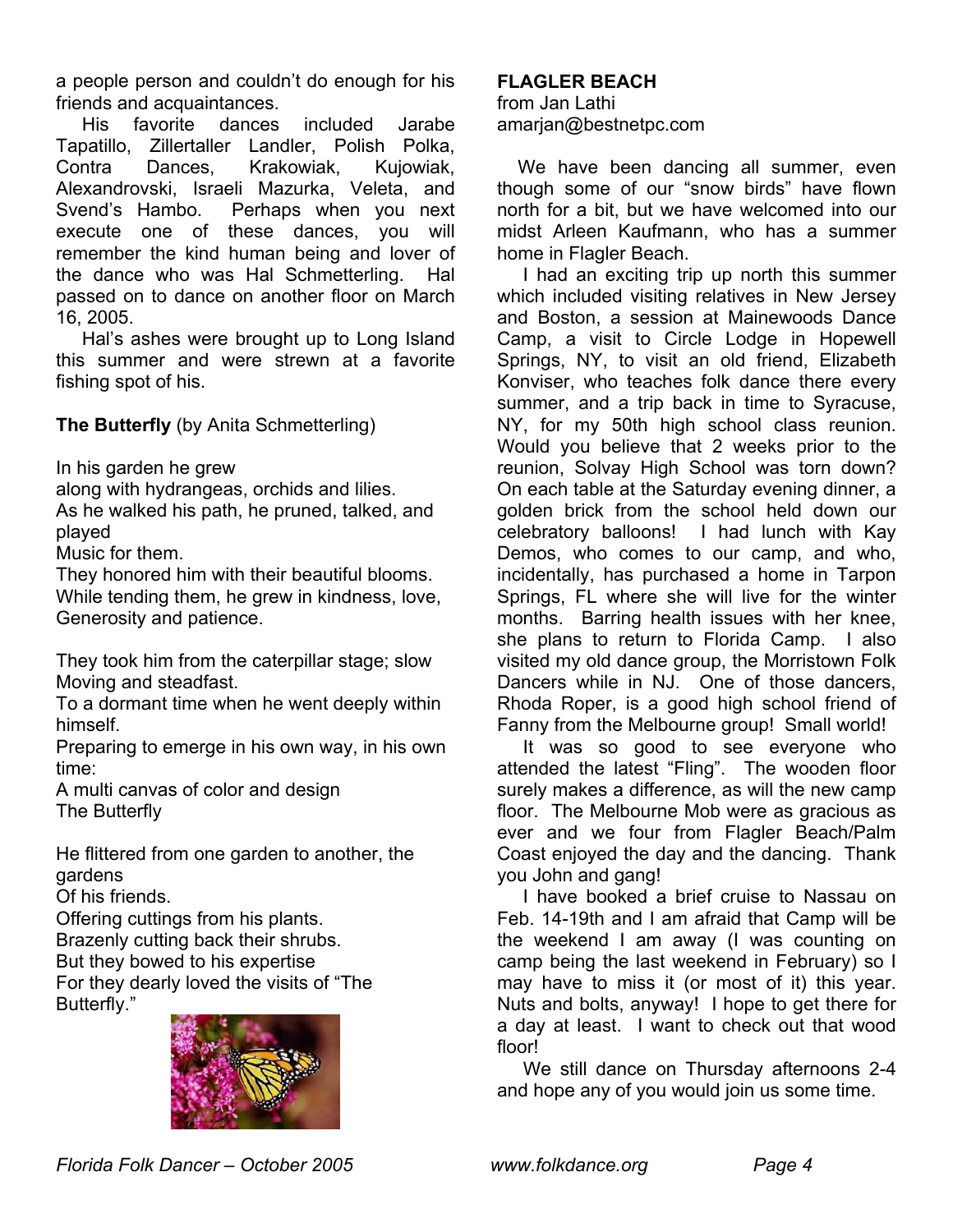Oh, the NEWS in my life is that I have adopted Sami (Samantha), a lab/hound mix dog from the Humane Society. This poor dog had been mis-treated (Benzine poured on her and lit) and is quite severely scarred but we love each other and that is what counts. We are slowly learning much about each other and bonding is taking place in a big way. I am loving it!

------------------------------

#### **DANCING ON THE WATER**

By Bobi Ashley

With special folk dance events scheduled at every port, the cruise ship M/S Dalmacija carried Mel Mann's group of ninety folk dancers to seven lovely "Pearls of the Adriatic," June 11- 18, 2005. Dance teacher and leader, Lee Otterholt, has led many "Dance on The Water" cruises. An international folk dance figure, Lee knows many dance leaders in Europe, and arranged special dance events at each port in addition to his own teaching.

 The first pearl visited wad Korcula, a charming old town considered the birthplace of Marco Polo. One could visit the house where he was born, and climb a tower for a birds-eye view of the medieval town and the Adriatic Sea. Back at the ship, we learned Croatian partner dances taught by local performers.

 The next pearl, delightful Dubrovnik, offered the most spectacular performance of the trip. On an outdoor stage at the edge of the harbor, the "Lindjo Ensemble" of fifty performers gave a forty-five minute private show that will be long remembered. Later we were treated to a twohour lesson, dancing with members of the Ensemble to live music. What more could a traveling folk dancer wish for?

 On the Greek Island of Corfu, we toured the Achillion Palace and a monastery. The palace, surrounded by elegant, colorful gardens dominated by a huge statue of Achilles, is the former summer residence of Austrian Empress Elisabeth. The monastery, situated on cliffs high above the beautiful beach village of Paleokhasastritsa, has spectacular views of the coast and the glistening turquoise Ionian Sea.

In the evening, two couples performed traditional and contemporary Greek dances on the ship, and led us in line dances.

 The fourth pearl on our itinerary was Kotor, in Montenegro. According to our tour guide, it is located on "one of the 25 most beautiful bays in the world." Kotor was an interesting surprise with its protective four-kilometer long wall and battlements. Eight lovely ladies from the "Bernice" group came to our ship in the evening to sing and perform a dance done by wives of sea captains for many generations.

 The fifth pearl, Split, began 1700 years ago as a palace for Diocletian, last of the Roman Emperors to persecute Christians. Ironically, his mausoleum was turned into a cathedral; and his temple to Jupiter became a baptismal. It began to grow into a town in the seventh century, when inhabitants of the nearby town of Salona took refuge in the palace during the invasion of the Avars and Slave. Outside the palace walls is a large open-air market where a great variety of vibrant colors, pungent odors, and interesting interactions between buyers and sellers were there "Jedinstvo" taught a formation style dance from Split.

The outstanding feature of Pula, our sixth pearl, is the coliseum. Smaller than the one in Rome, the people of Pula consider it to be more beautiful. Built in 1 AD, a local legend has it that the coliseum was built in honor of a beautiful slave girl. After our tour, some of us climbed to a hilltop tower with an excellent view of the whole area. That afternoon, on board, we had a Croatian dance performance and lesson with live music, by dancers from the fold dance ensemble "Cere."

The most beautiful pearl was saved for last-Venice. We took a water taxi tour of Venice by night that was magical. Cruising the Grand Canal we viewed palaces built over a period of five centuries. Lit up like a Christmas tree, the town was reflected in the busy waters where gondolas bobbed as water taxis sped by. St. Mark's Square was amazing with street artists, colorful shops, sidewalk cafes and live music in all places.

Curious for some time about Mel Mann's cruises on the water, the trip was all I had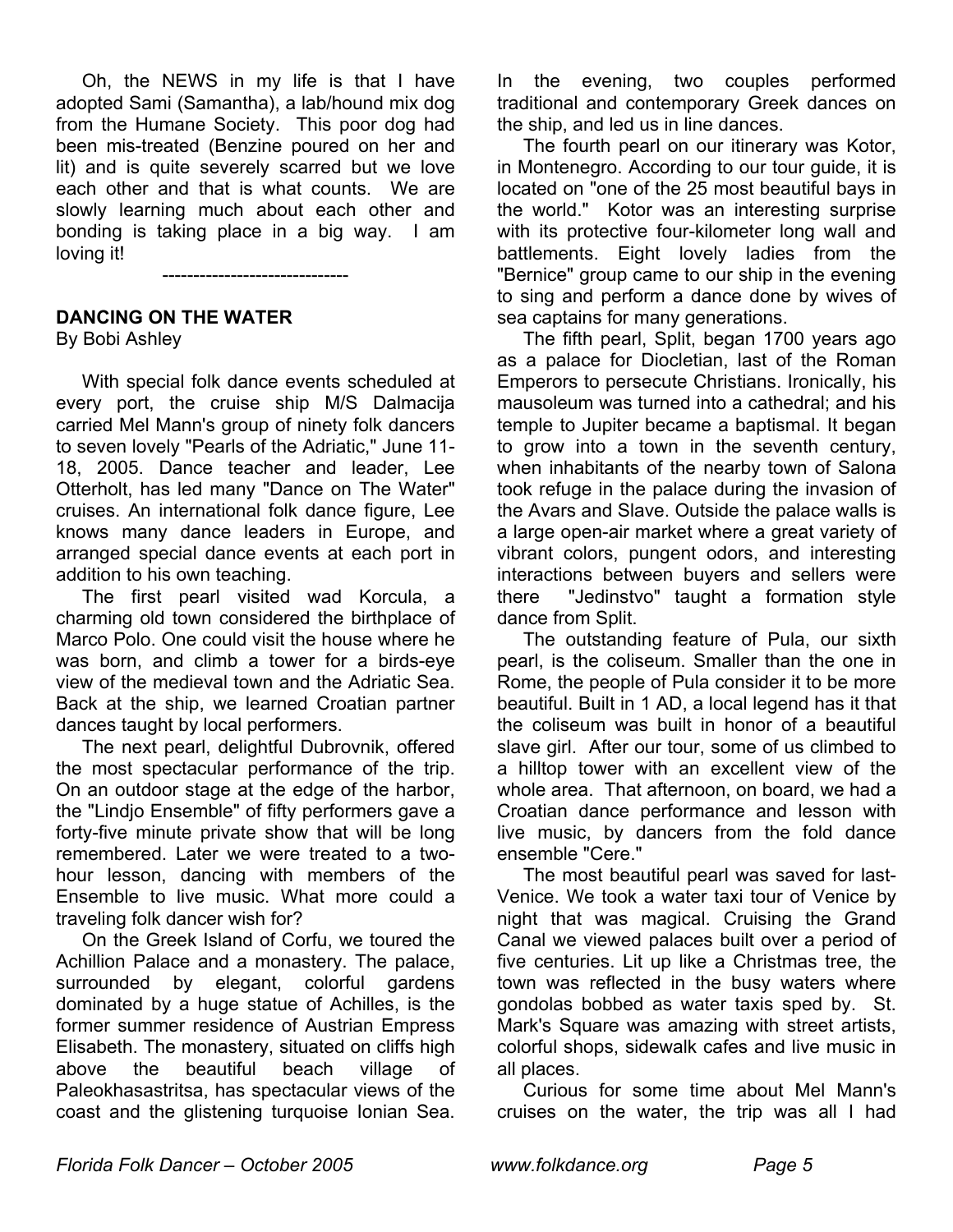hoped-and more. The group was a wonderful mix of folks from many places, some experiencing their first sailing with Mel, while others had as many as twelve trips with him. It was nice that we had most of the day at the ports-not just a couple hours. The best part of traveling by ship is that we only unpacked and packed once. That left a lot more time for dancing and sight seeing.

For more information about yours, visit the Website: folkdanceonthewater.org

------------------------------

# **GRAPEVINE INT'L FOLK DANCERS OF SARASOTA**

by Marie Millett gyduurn@earthlink.net

 We welcomed Andi Kapplan back from Vancouver on September 14 and she started her first night as our teacher with 25 enthusiastic dancers. A pretty good number for September. As you can see by our picture, the newspaper gave us some great publicity. We've had five new people out as a result. They all came to see what was so interesting about my feet.

 We're looking forward to the retirement party for Ann Kessler on November 2 and welcoming Nancy Wilusz back from Minnesota.



From the Sarasota Herald Tribune on Sept. 5, 2005 This news caused 4 new people to attend the next meeting!

### **ORLANDO INT'L FOLK DANCE CLUB**

By: Pat Henderson, henderp@bellsouth.net

 We resumed dancing on September 7 and danced every Wednesday in September for the first time in years. We usually get rained out at least once. We enjoyed our reunion and finding out what happened with each other over the summer. In medical news, Joy Herndon is responding to physical therapy on her knee and is not planning replacement surgery at this time. Juanita Schockey is planning on hip replacement surgery later this year so she can recover in time for camp. Many dancers traveled over the summer. Joe and Lucy Birkimeier spent time with family and vacationed in Washington D.C., the West Virginia mountains, Chicago and Buffalo. Phyllis Dammer and her husband enjoyed a trip to Copenhagen for 5 days and then a Baltic cruise to Estonia, St. Petersburg, Sweden and Finland. She danced with performers in Estonia and saw a dance performance in St. Peterburg. After that trip and being home a short time, they spent a week in the White Mountains of New Hampshire and rode a cog railway, the first in North America. Bobby and I traveled to the north Georgia mountains for an Israeli workshop with Dany Benshalom. Terry Abrahams rode with us and we stayed in Atlanta in time to dance with the Thursday night group. We enjoyed seeing David and Dorothy and the other Atlanta dancers. As I write this, Juanita Schockey and Ann Robinson along with their husbands are in Branson, Missouri. The group trip was organized by Ann and her husband, Danny Robinson, a well-known Orlando square dance caller. In October, the club is having two parties, the first will probably be history by the time your read this. Bobby is turning 60 on October 5 and we are celebrating during our regular dance session. Then, on October 26, we are having our annual Halloween party with international or Halloween costumes galore. We hope to have pictures in the next newsletter.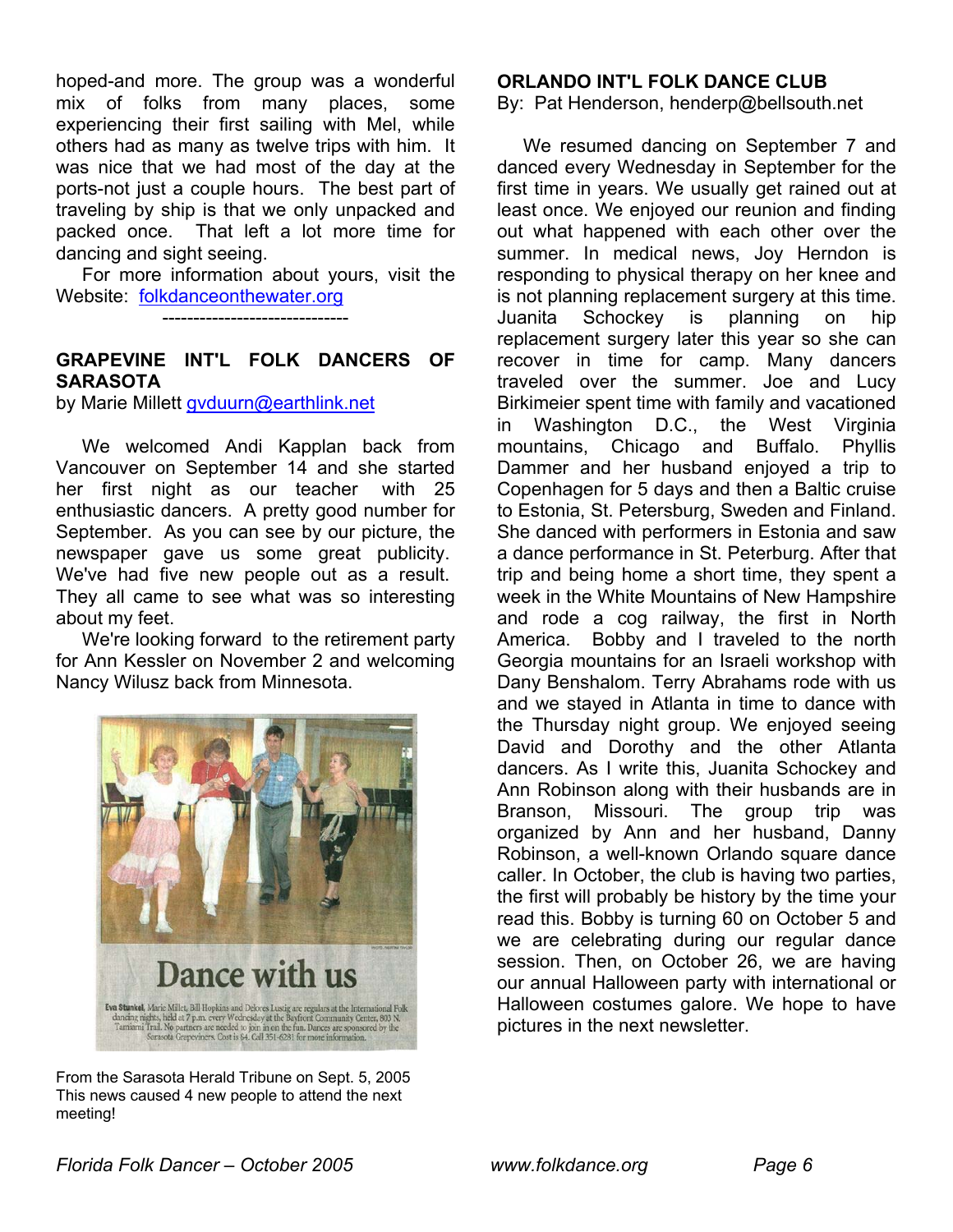#### **NEWS FROM GAINESVILLE**

by Joyce Dewsbury, joysong@ufl.edu

 After leading the International Dance Group of Gainesville (formerly the UF International Folk Dancers) Raluca has left Gainesville for her new teaching job. Raluca did a tremendous amount for our group. She was there almost every week without fail setting up the music, organizing teaching and the teachers, going to meetings with the Sports Council and Student Government, organizing workshops, and generating enthusiasm and energy into our group. She helped to keep us going when many of us were in all honesty too busy. She kept our group from becoming a dusty memory.

It was Raluca and Toshi who went to the initial meetings of the embryonic Gainesville Dance and Music Association (GDMA). Tara was the dancer who had the vision of gathering together the small dance groups in town who needed a space in which to dance. The GDMA became a reality with the rental of the second floor of a building in downtown Gainesville. There are two dance spaces both with wood floors. There are several smaller rooms one of which is a playroom for children.

 After having to leave Norman Hall Gym, where we had danced for many years, our group danced in two different locations on campus. There were problems with each and gradually our group was made to feel unwelcome on the UF Campus. Therefore, it was very fortuitous when this other dance space became available. We joined the GDMA and are very pleased to be a part of this umbrella organization.

 Jack Seltzer has already written about our beginnings in our new dance home in the July/August 2005 issue of the Florida Folk Dancer. We continue to have a wonderful time. Since we began dancing there on June 3 we have taught over 100 folk dances. Folks can't seem to get enough of learning dances. It is not unusual to have ten to twelve dances taught each Friday night. Besides the nice wood floor we have ample parking, the building is easy to find, and everyone from the community is welcome. We have already had some new folks join us and we are confident that our group will grow as people learn about our attractive new location.

------------------------------

**Well the "Times they are a changin."** And here's the summary as Dylanesk as I can make it. Just try not to sing my verses like Bob Dylan might have.

Last June we left Weaver Hall on the UF campus as the many inconveniences of the room we danced in were too numerous for us to maintain a regular group. We persevered over having columns in the middle of the room to having to call on a cell phone for admittance to the room. But we did it for a year with Raluca giving all her energy all the time. She was invincible!!!! We all owe her our thanks for an endless job, well done.

A timely opportunity to leave our UF confines for the local Gainesville dance community was developing with the help of Toshi Nishida & Raluca. As many as 10 - 15 different groups dancing all over the place were beginning to organize to find 1 roof to be under and 1 wood floor to dance on.

So GDMA , short for Gainesville Dance & Music Association, was formed. Tara Bolker, a Morris and English dance teacher, had organized all the different leaders, for an extremely reasonable fee, to come and dance different nights of the week. Well there we were, and we got our traditional 8 - 11 time slot on Friday nights.

Boy, were we happy. Now we could dance on a suspended wood floor all night and not have to be bothered by avoiding columns and unexpected cell phone calls. It all became so much easier to be able to park right under the building at 308 University Avenue(probably the only building in Florida where you get to park under your dance floor).

Anyway, now we're off and running. Slowly but steadily we're bringing in new folk. Each night we begin at 8 with as many fun beginner dances as our high charged group can think of. And we're becoming high charged again with as many as 12 - 15 dances taught and 35 - 40 dances done during the night until 11.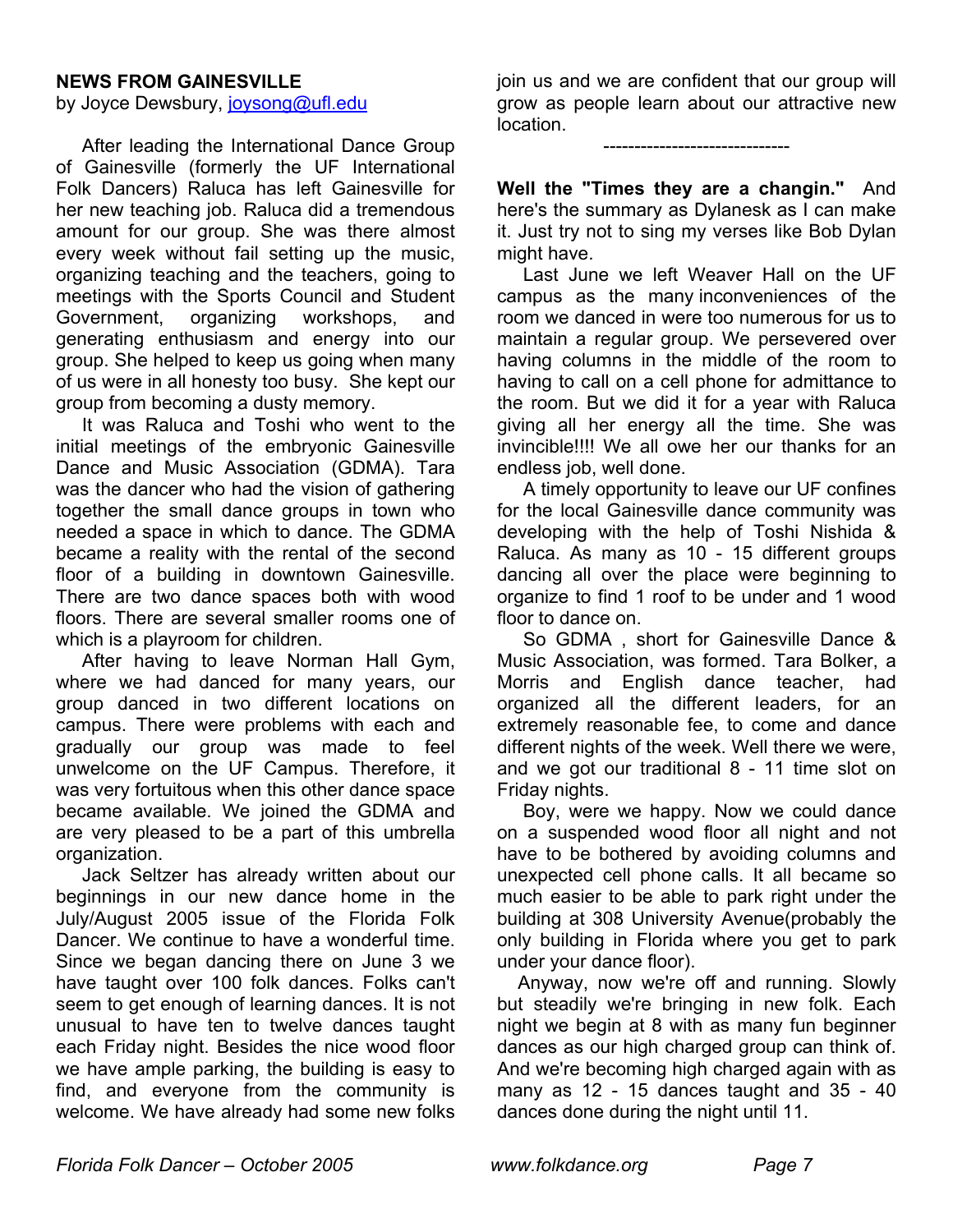We're lucky to have some great teacher leaders here in Gainesville. Joyce Dewsbury and John Ward are always there with their unique teaching style and high quality dances. They are certainly the roots of folk dancing in north Florida. Always bringing out some old new ones for us to bring back and carry on. They're never ending with their repertoire.

Margaret Tolbert is as unending as anyone I've ever seen. Another folk who can go back and constantly dig up another phenomenal high powered step or 'hold' in the middle of a step. Every Greek, Romanian, or Turkish sound has her in high gear moving all over the floor.

We can go on and on about these great dancers but you've just got to come on out some Friday night when you're in or around Gainesville and see for yourself. We have arrived now in Gainesville and we're ready for anyone and everyone.

 By the way, I'd better mention that Linda & I do have fun teaching some odds and ends to keep the flow on the go. These past 2 weeks, I brought back "High Life" a Ghanan dance which John Semmelow brought to us in Norman Hall about 10 years ago. It's gotten me back into swimming all the time since we're constantly doing 12 swimming steps near the end of the dance.

Also remember we have Julieta Brambila who is always giving us a lift with her light stepping beats to the music. We always think we can relax with her tunes but then we realize the next week, how subtle her footwork could be in each of her dances.

Anyway some our new faces over the past few years are constantly giving us great support. There's Randy Thorp and Stefan Craciuns, to name just a few. Boy, you should have seen Stefan trying to drink some liquid out of a small glass on the floor during his Greek interpretation of how it's done. Randy is ready to start teaching some of his favorites one of these nights. He's enthusiastic.

Anyway, the news of folk dance camp up here at Camp Crystal has all of us thinking of our kids who went to either day-camp or sleep over during the years. It's going to be a great site and I'm hoping we can bring a big

contingent from this neighborhood. Having camp over President's Weekend again was a great idea, as now it will be more conducive for our students and teachers to be more involved for more of the 3 day weekend.

Happy trails to ya......Jack Seltzer

------------------------------

#### **THE TAMBURITZANS**

by Bill Schwarz [WBILLSCHWARZ@msn.com]

The Tamburitzans of Duquesne University will perform at the Tarpon Springs Arts Center (just North of Clearwater) on Wednesday, Jan 4 and Thursday March 9th, 2006 at 7:30 pm. Tickets are around \$20 and sell out. Box office (727) 942-5605.

## **Here is the full 2006 schedule of Florida performances for the Tamburitzans:**

| Date                         | City/State            | Venue                                                | Time              | Contact                                  |
|------------------------------|-----------------------|------------------------------------------------------|-------------------|------------------------------------------|
| Wednesday<br>January 4       | Tarpon<br>Springs, FL | Tarpon Springs<br>Performing Arts<br>Center          | 7:30<br><b>PM</b> | <b>Tickets</b><br>727-937-<br>0686       |
| Thursday<br>January 5        | Del Ray<br>Beach, FL  | Huntington<br>Pointe Club<br>House                   | 8:00<br><b>PM</b> | Huntington<br>Point<br>Association       |
| Friday<br>January 6          | Lake<br>Worth, FL     | Palm Beach<br>Community<br>College/Duncan<br>Theatre | 7:30<br><b>PM</b> | D.U.<br>Tamburitzans<br>877-826-<br>6437 |
| Saturday<br>January 7        | Lake<br>Worth, FL     | Palm Beach<br>Community<br>College/Duncan<br>Theatre | 7:30<br><b>PM</b> | D.U.<br>Tamburitzans<br>877-826-<br>6437 |
| Saturday<br>January 14       | Panama<br>City, FL    | Marina Civic<br>Center                               | 7:30<br><b>PM</b> | Joyce<br>Harrison 850-<br>236-1260       |
| Sunday<br>January 15         | Melbourne,<br>FL      | <b>EAU Gallie</b><br><b>High School</b>              | 8:00<br><b>PM</b> | <b>Box Office</b><br>321-242-<br>2219    |
| Saturday<br>March 4          | Crescent<br>City, FL  | George C. Miller<br>Middle School                    | 7:00<br><b>PM</b> | Jean Labonte<br>396-698-<br>2342         |
| Sunday<br>March <sub>5</sub> | North<br>Port, FL     | North Port High<br>School                            | 3:00<br><b>PM</b> | Mary Maples<br>941-426-<br>8479          |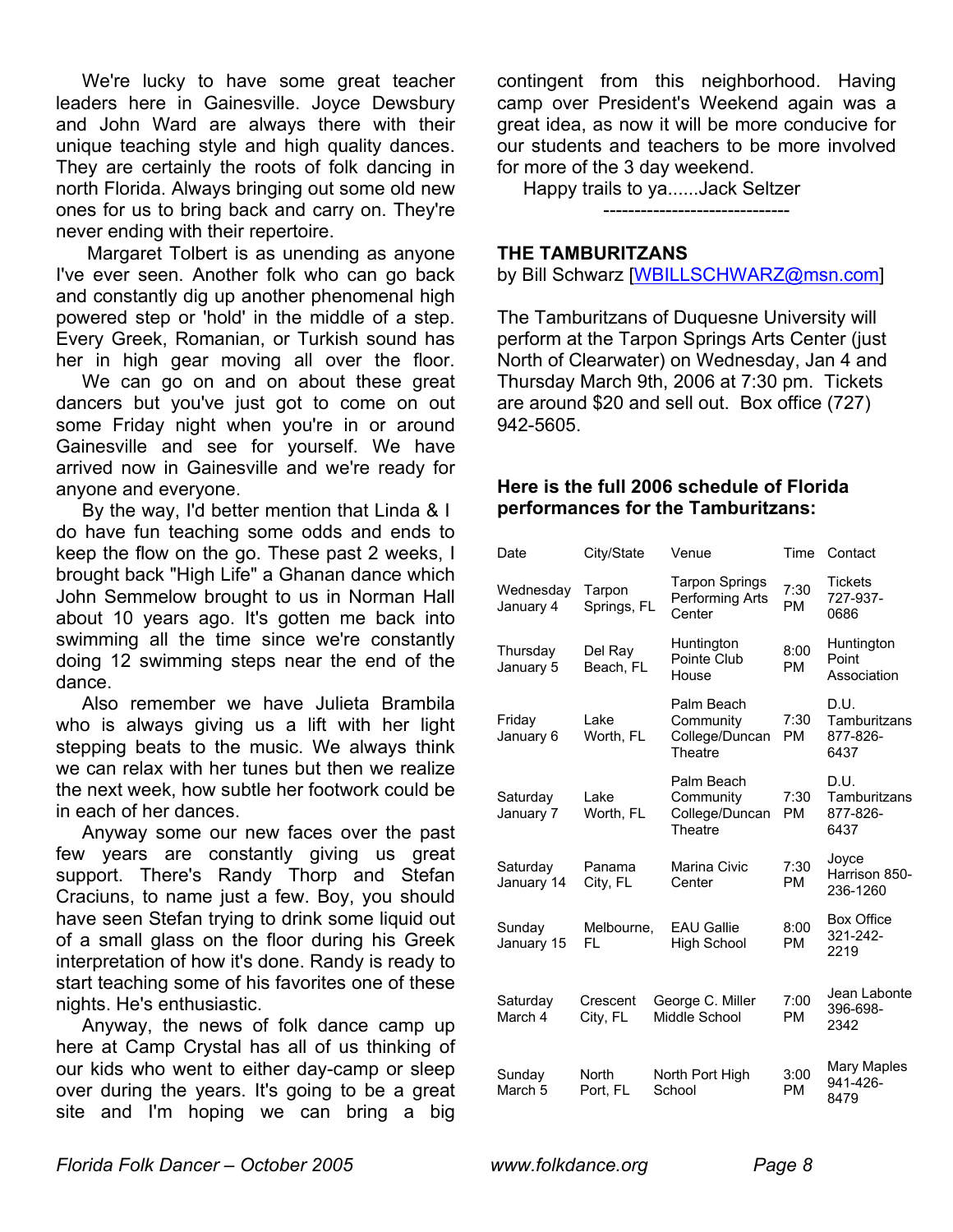| Monday<br>March 6   | Lakeland,<br>FL.          | Florida Southern<br>College -<br>Branscomb<br>Auditorium | 7:30<br><b>PM</b> | Box Office<br>863-680-<br>4296        |
|---------------------|---------------------------|----------------------------------------------------------|-------------------|---------------------------------------|
| Tuesday<br>March 7  | Avon<br>Park, FL          | South Florida<br>Community<br>College                    | 7:30<br><b>PM</b> | <b>Box Office</b><br>863-453-<br>6661 |
| Thursday<br>March 9 | Tarpon<br>Springs,<br>FI. | <b>Tarpon Springs</b><br>Performing Arts<br>Center       | 7:30<br><b>PM</b> | <b>Tickets</b><br>724-937-<br>0686    |
| Friday<br>March 10  | Sunrise,<br>FL.           | Sunrise Civic<br><b>Center Theater</b>                   | 7:30<br>PM        | <b>Box Office</b><br>954-747-<br>4646 |

------------------------------

**CRUISE OVER THE WINTER HOLIDAYS** 

by Sara and Jim Osborn, Georgia [JSosb2@aol.com]

Many of you remember Sandy Starkman, folk dance teacher from Toronto, director of Maine Camp, and a teacher at the Florida camp four years ago. She will teach folk dancing on the new Semester at Sea cruise ship (just 5 years old) on a trip through the Panama Canal, . Let me quote from a recent email from her:

" When I got home from Romania, I had an email (from Tiffany) asking me to organize a folk dance group and they gave me until almost sailing time to do it. I need 10 people which I almost have but would like more folk dancers to join. If we get 15 people, then everyone gets a 10% discount. We will teach the other passengers to dance and then have our own sessions. It is from Dec. 28, 2005 until Jan. 12, 2006...If people are interested they could call or e-mail me at 416-633-4852 or [sandydancing@juno.com](mailto:sandydancing@juno.com) or call Tiffany directly at 1 800-854-0195."

Jim and Sara took a similar trip four years ago, over Christmas, on the Semester at Sea ship, The Universe Explorer. It was a great trip. This time the trip will include stops in: Cabo San Lucas and Huatulco, Mexico, Guatemala, Costa Rica, Panama, Colombia, Jamaica, Georgetown Cayman Islands) and finish at Ft. Lauderdale. Those of you who have been on a Mel Mann Dance on the Water cruise to Alaska, or one run

by Karl Finger, can attest to the uniqueness of the Semester at Sea cruise ship--the entertainment, library, and especially the excellent pool of professors of different specialties who offer the lectures. Go if you possibly can!

------------------------------

#### **GEORGIA RANG TANG**

 Save the weekend of April 7-9, 2006 to come to Atlanta for the 33rd Georgia Rang Tang. Liz Nunan is negotiating with a teacher of Armenian dances and musicians. More information later.

------------------------------

## **THE COMPUTER SWALLOWED GRANDMA**

The computer swallowed grandma. Yes, honestly it's true. She pressed 'control' and 'enter' And disappeared from view.

It devoured her completely, The thought just makes me squirm. She must have caught a virus Or been eaten by a worm.

I've searched through the recycle bin And files of every kind; I've even used the internet, But nothing did I find.

In desperation, I asked Jeeves My searches to refine. The reply from him was negative, Not a thing was found 'online'.

So, if inside your 'Inbox,' My Grandma you should see, Please 'Copy', 'Scan' and 'Paste' her And send her back to me!

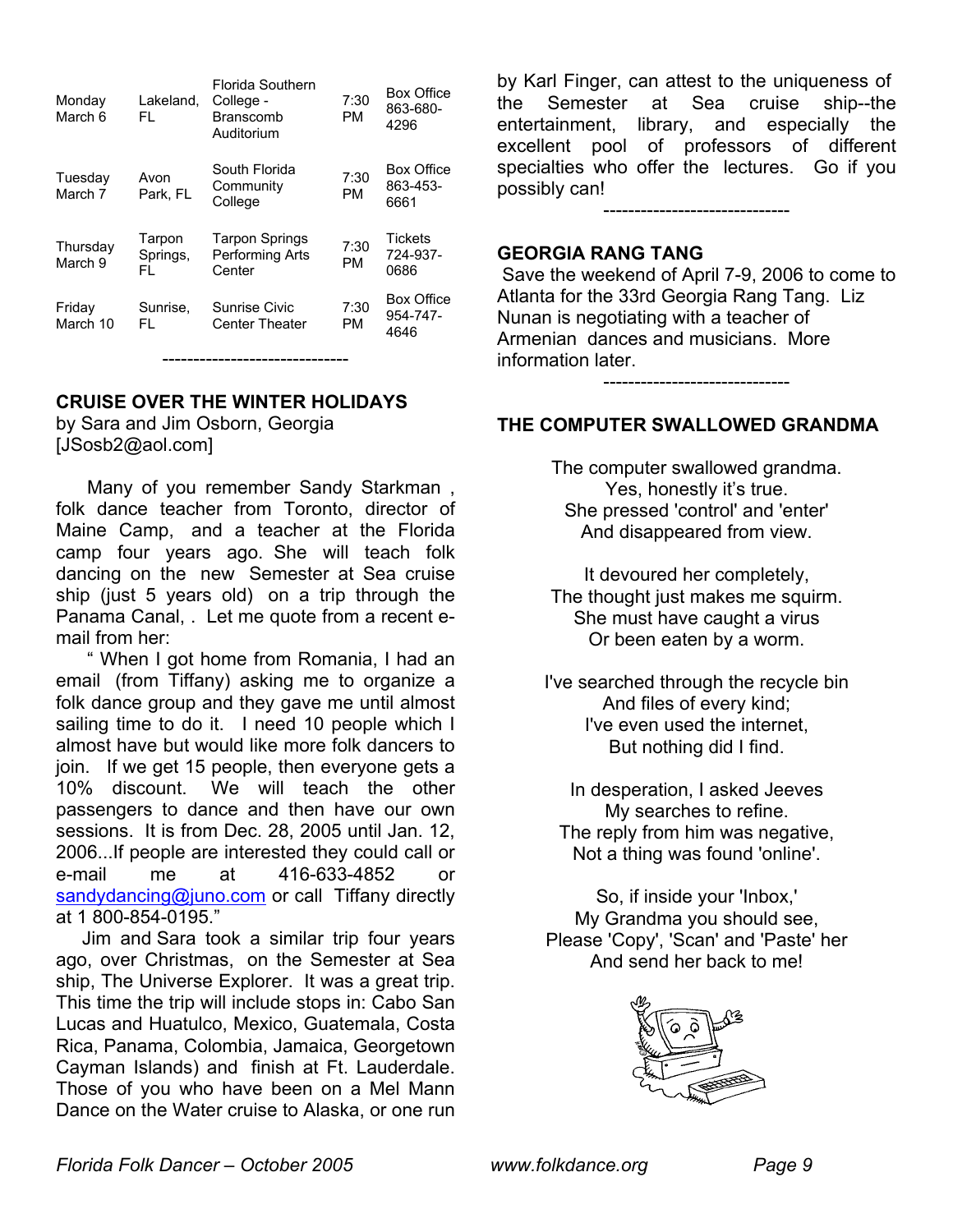### **T-T-T-TAMPA!**

Well, we just had a great 2 Fridays in a row! Last week we had Kevin Johnson revisiting (while he tied up some lose ends with his paper), Bobby Ward, Maria Pasetti, Ken Kwo didn't have any rehearsals, our usual 5 were there, so we had enough for a real circle! And then came this week! Evelina was here in the states visiting – she had a conference, and from there is taking time to see old friends. She joined Judith on Wednesday and the Tampa International group on Friday. Because of her presence, Kevin (of Kevin and Nilifur) came after 15 years of not coming, Dylan came at the very end (he didn't dance), two of her friends from work. Then Judith had 4 people come for the first time, a guy named Bill came from contra that has never come before, Maria came again (albeit with a very sore foot), Kathy and Jim came with Evelina. This time we didn't have Andy and Susan, but even without them, we had 18 people!!! And gender balanced at that! Between Andi, Judith and I, we kept things hopping with good beginner dances, now and then taking a little break to show them the possibilities of more difficult dances, and a GREAT time was had by all! Some of us went out for food afterwards, and it was like old times. We also went out the week before to celebrate Ken's and my birthdays (the  $23<sup>rd</sup>$ ). Andi's was this Fri, but she was expecting a call from her kid, so didn't come with us. Anyway – I can't stop thinking about how wonderful it was!! I took a picture as proof and am enclosing it here.

Ursula is finally in touch with some of us. She had her back surgery, went on to a rehab joint, and is now home, using a walker and coming along. We all wish her the very best kind of recovery, as we miss her at the dance sessions. Bobby, Barbara and my fencing coach did a dancing/fencing demo at a nursing home. We're ready to go on the road! My teach at the Bar Mitzvah went well; I think I got another job out of it, but alas – no takers for our group (which is always the hope, right?) Andi is back from Canada, Ken is back from camp and all is well with the world. I'm leaving out all my personal stuff to give you all a break this month! See ya! T A



*Orlando birthday party (not Bobby's - the one before)* 



*Group shot of the fabulous Friday night in Tampa.*



*Proof that Dylan and Kevin were there!*